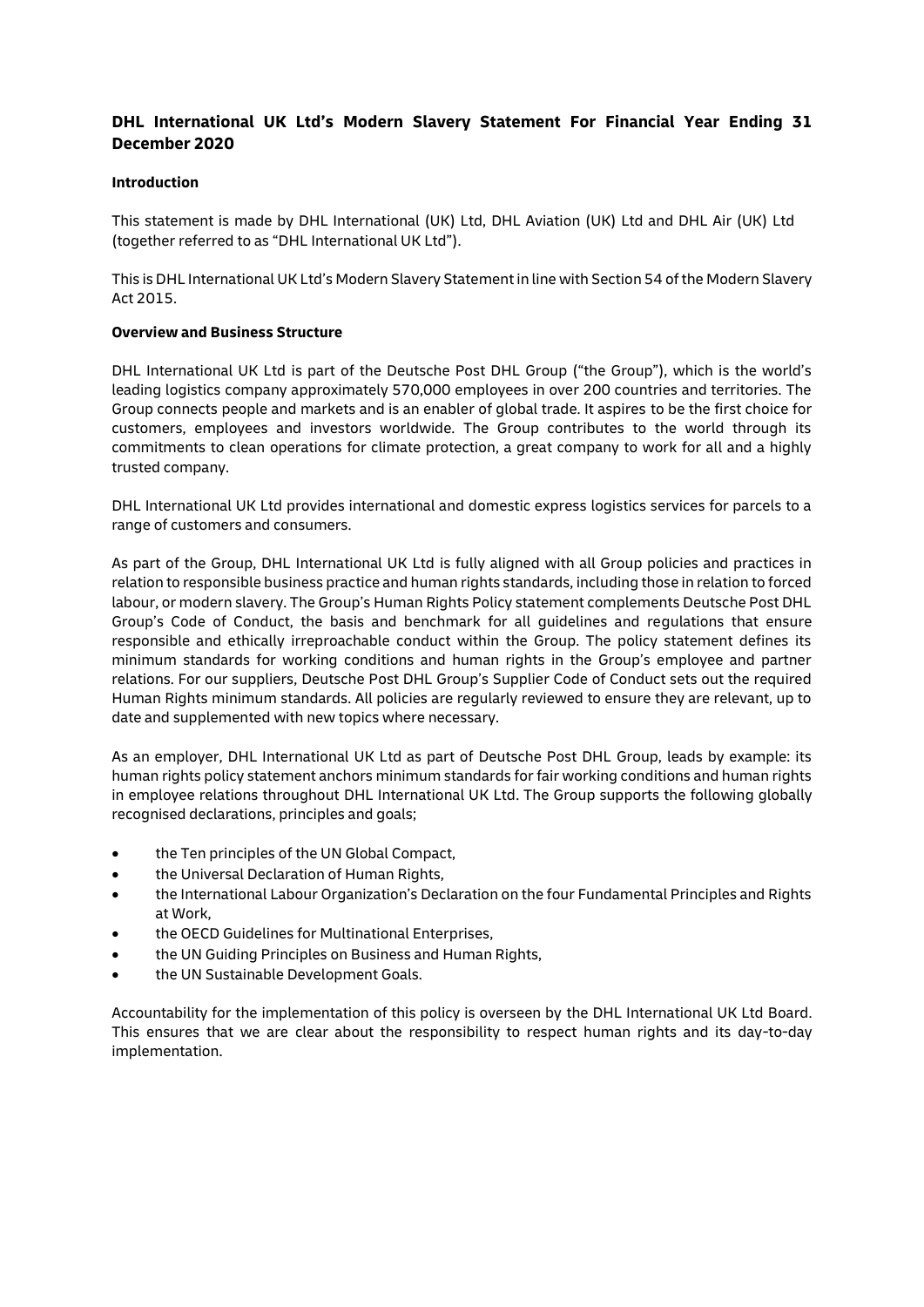

- 
- Data privacy
- Environment

The Group's Code of Conduct is underpinned by key themes. These are: respect for human rights, equal opportunity, recruitment and employment, promoting health and safety in the workplace, transparency and an unequivocal stand against discrimination, bribery and corruption.

The Code of Conduct is available on the Group's intranet in more than 20 languages. Employees participate in online compliance programmes about the Code and its application to everyday scenarios at work and when doing business; this learning also forms an integral part of the induction process.

The Group's ethical and environmental values and principles are enshrined in its [Supplier Code of](https://www.dpdhl.com/content/dam/dpdhl/en/media-center/responsibility/DPDHL_Supplier_Code_of_Conduct.pdf) [Conduct w](https://www.dpdhl.com/content/dam/dpdhl/en/media-center/responsibility/DPDHL_Supplier_Code_of_Conduct.pdf)hich is a component of all Group contracts including its DHL International UK Ltd contracts and its procurement contracts. In turn, this encourages suppliers to implement the same standards in their own supply chains. The Supplier Code of Conduct sets out what the Group means by respect for human rights and fair working conditions, in the same way as these are understood by its own employees. There are a number of areas covered including the extract below:

#### **Forced labour**

Deutsche Post DHL Group rejects all forms of forced and compulsory labour. All labour must be voluntary. We do not tolerate any forms of forced labour, including bonded labour, indentured labour, military labour, modern forms of slavery and any form of human trafficking. This applies across all our divisions globally and we expect our partners to share our commitment and to conduct their business in an ethical manner and act with integrity.

Suppliers shall not use any form of forced, bonded or involuntary labour.

Suppliers shall ensure that employees are not required to pay fees or make payments of any kind in return for employment. Punishments and physical and mental coercion are prohibited.

The Group has made the Supplier Code of Conduct available in multiple languages and also offers on line training courses on its use. The main content and requirements of the Code are outlined in an interactive module on the Group's website, a measure designed to promote and encourage a shared understanding of the Groups values and goals.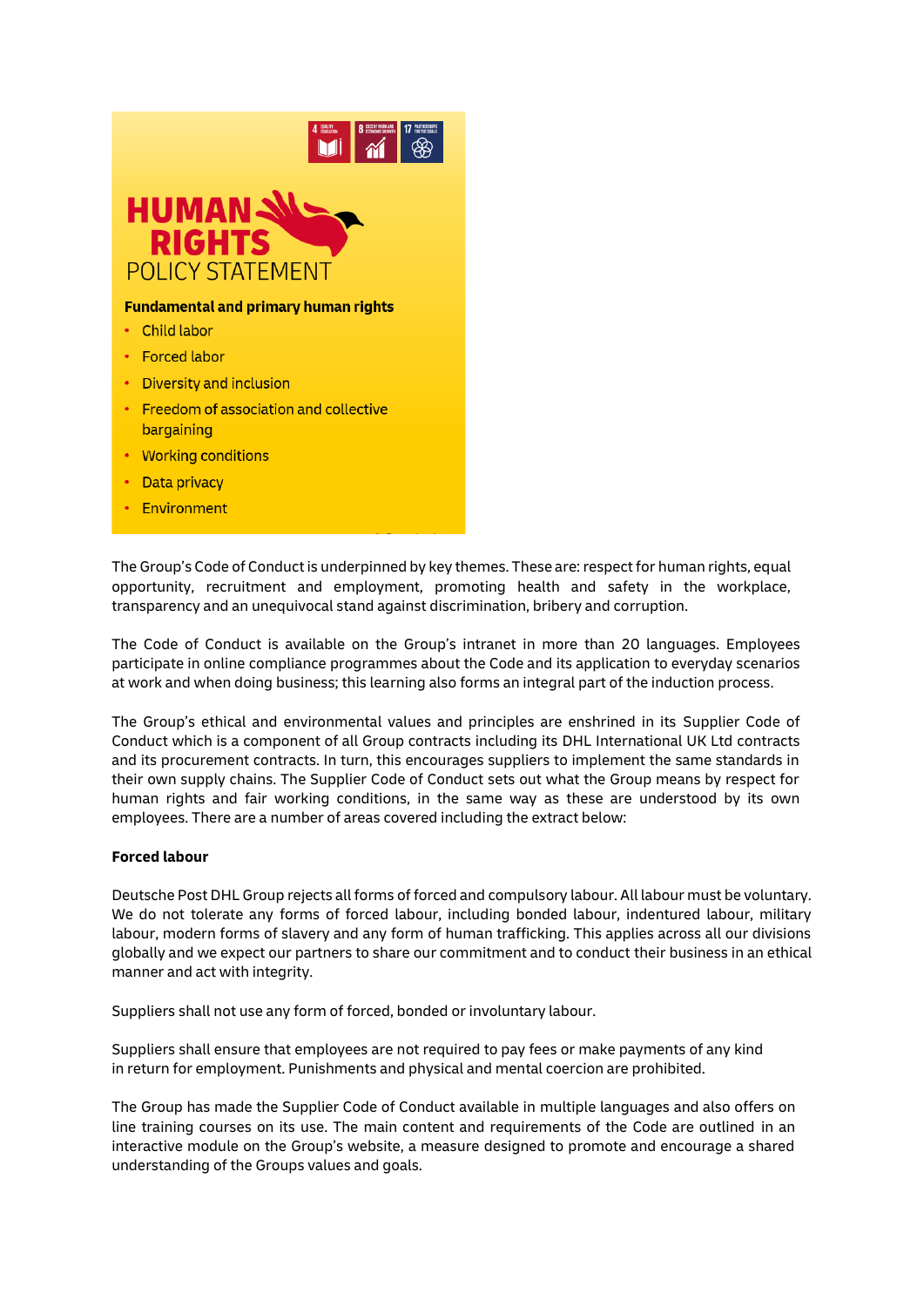The Group's Employee Relations (ER) management system helps ensure consistent and effective implementation of its Human Rights Policy and common processes in the different countries and cultures which are represented throughout the Group. The ER management system aims to satisfy the requirements of the UN Guiding Principles on Business and Human Rights.

The main areas of risk in relation to modern slavery in DHL International UK Ltd's operations have been identified as agency workers and other types of sub-contracted labour.

#### **Due Diligence, Auditing and Training**

The Group has a Human Rights management system in place to ensure uniform implementation of our principles throughout the Group as outlined in our Human Rights Policy Statement.



The Group's Code of Conduct Supplier Code of Conduct and e-learning modules are mandatory for all line managers and must be refreshed on a bi-annual basis. We are currently developing a Human Rights module to complement these modules which will be available in Q3 2021. Our Procurement teams are expected to take steps to ensure that any supplier of labour has read and understood the Supplier Code of Conduct and will not be engaged unless they demonstrate that commitment in writing by accepting those terms. Only labour suppliers on an approved 'core-supplier' list may be used by DHL International UK Ltd operations. This approved supplier list has been significantly reduced over the last two years to enable DHL International UK Ltd to have greater visibility of its providers and monitor compliance more easily.

DHL International UK Ltd utilises internal and external auditing capabilities to identify potential or actual risk and opportunity with its suppliers. Internal auditors are trained to SMETA standards and use an audit process aligned to the ETI base code requirements. Audits are scheduled following risk assessments based on volume of labour supplied and where second tier supply and beyond is identified.

To the date of this statement there have been no compliance issues raised in relation to modern slavery through these processes in DHL International UK Ltd.

#### **Whistle-blower Hotline**

DHL International UK Ltd operates an anonymous 'Compliance Hotline' where employees are able to share concerns/issues outside of their normal reporting structures, including matters relating to labour practices or breaches of human rights). All reported violations are handled confidentially. Any matter raised is investigated by an independent compliance team.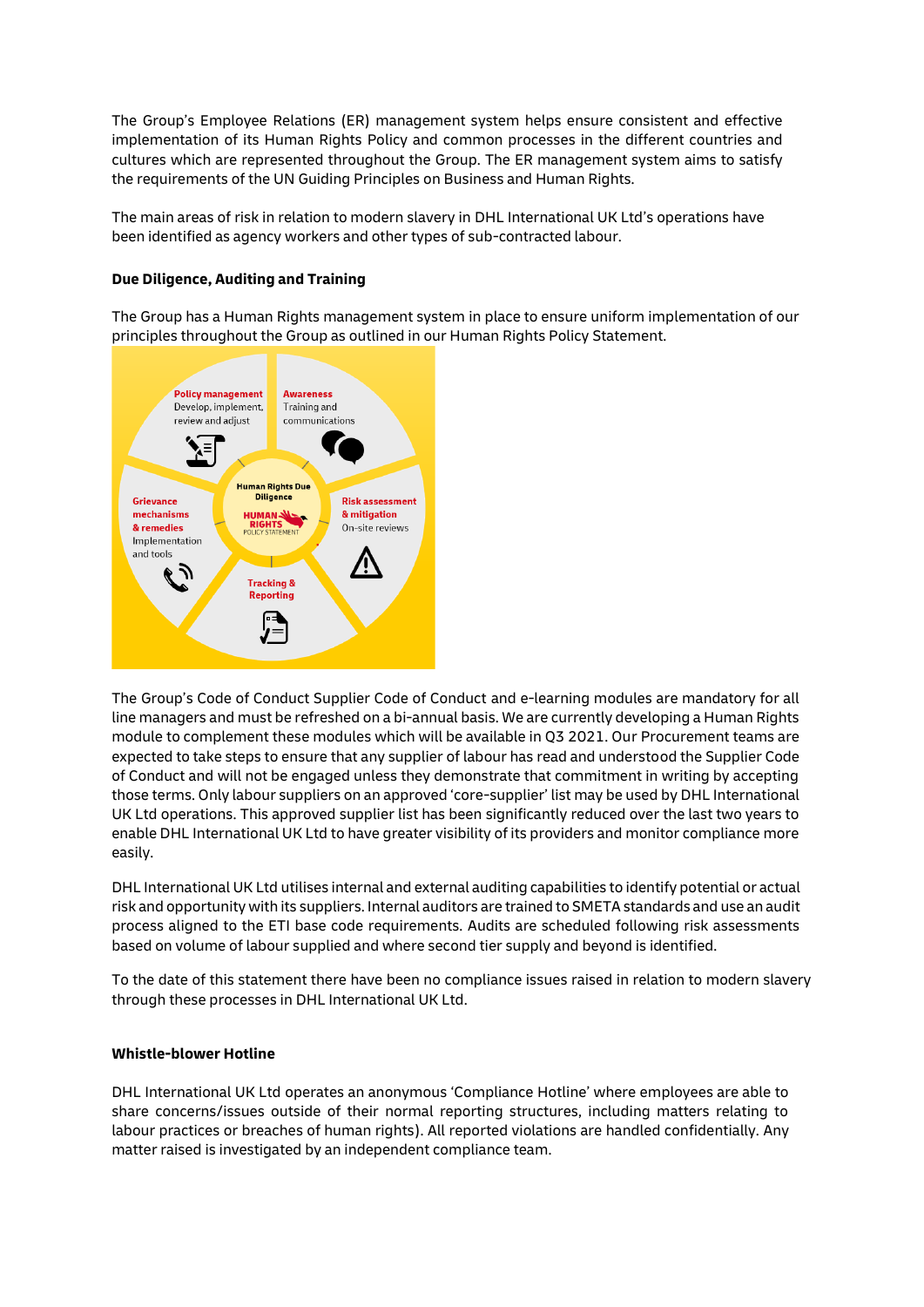#### **Future steps to prevent modern slavery in our supply chains:**

DHL International UK Ltd will continue to monitor the modern slavery risk through continued risk assessment and due diligence, both in its own operations and labour suppliers. It will continue to monitor its labour suppliers' compliance with obligations committed to in the Supplier Code of Conduct through a continuous schedule of audits.

DHL International UK Ltd will strive to increase general awareness of modern slavery in the UK and across the globe through continued training of its management teams and by encouraging its employees to highlight any concerns or potential evidence of modern slavery in its various forms.

The Group is also actively seeking to engage with other organisations to identify opportunities to further address the challenge of modern slavery in the workplace.

DATE: DATE: Jun 11, 2021

DATE: Jun 14, 2021

[Peter Bardens](https://salesforceintegration.eu1.echosign.com/verifier?tx=CBJCHBCAABAAdMvje8MUCPpGZAtW7HuG0PRzzXpEFn1Z) (Jun 14, 2021 12:31 GMT+1)<br>DIRECTOR SIGNATURE: Peter Bardens (Jun 14, 2021 14:25 GMT+1)  $\boldsymbol{\alpha}$ NAME OF COMPANY: **DHL International (UK) Ltd** NAME OF COMPANY: **DHL Aviation (UK) Ltd**

DATE: Jun 10, 2021

DIRECTOR SIGNATURE: A NAME OF COMPANY: **DHL Air (UK) Ltd**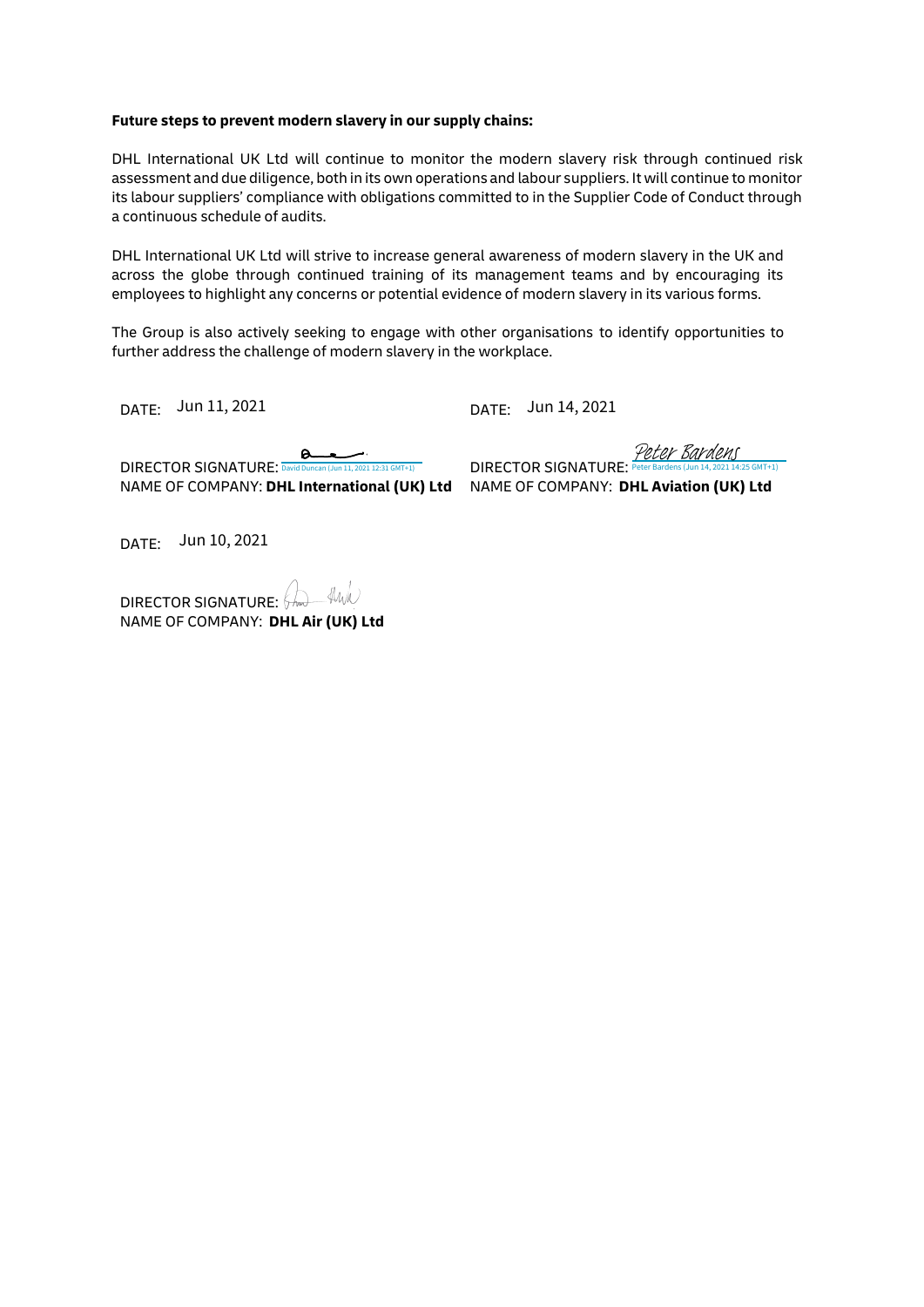# Express Aviation Air - Modern Slavery Statement 2020

Final Audit Report 2021-06-14

| Created:        | 2021-06-10                                   |
|-----------------|----------------------------------------------|
| By:             | Alison Springer (Alison Springer@dhl.com)    |
| Status:         | Signed                                       |
| Transaction ID: | CBJCHBCAABAAdMvje8MUCPpGZAtW7HuG0PRzzXpEFn1Z |
|                 |                                              |

## "Express Aviation Air - Modern Slavery Statement 2020" History

- **D** Document created by Alison Springer (Alison.Springer@dhl.com) 2021-06-10 - 14:19:08 GMT- IP address: 147.161.166.89
- Document emailed to David Duncan (david.duncan@dhl.com) for signature 2021-06-10 - 14:22:53 GMT
- **Document emailed to Peter Bardens (peter.bardens@dhl.com) for signature** 2021-06-10 - 14:22:53 GMT
- $\mathbb{R}$  Document emailed to Tom Mackle (tom.mackle@dhl.com) for signature 2021-06-10 - 14:22:54 GMT
- **Email viewed by Tom Mackle (tom.mackle@dhl.com)** 2021-06-10 - 15:59:14 GMT- IP address: 147.161.166.90
- $\mathbb{Z}_0$  Document e-signed by Tom Mackle (tom.mackle@dhl.com) Signature Date: 2021-06-10 - 16:02:26 GMT - Time Source: server- IP address: 147.161.166.90
- **Email viewed by David Duncan (david.duncan@dhl.com)** 2021-06-11 - 11:31:36 GMT- IP address: 147.161.166.82
- $\mathscr{O}_\mathbf{G}$  Document e-signed by David Duncan (david.duncan@dhl.com) Signature Date: 2021-06-11 - 11:31:57 GMT - Time Source: server- IP address: 147.161.166.82
- Email viewed by Peter Bardens (peter.bardens@dhl.com) 2021-06-14 - 13:24:06 GMT- IP address: 165.225.73.30
- $\mathscr{D}_{\bullet}$  Document e-signed by Peter Bardens (peter.bardens@dhl.com) Signature Date: 2021-06-14 - 13:25:14 GMT - Time Source: server- IP address: 165.225.73.30